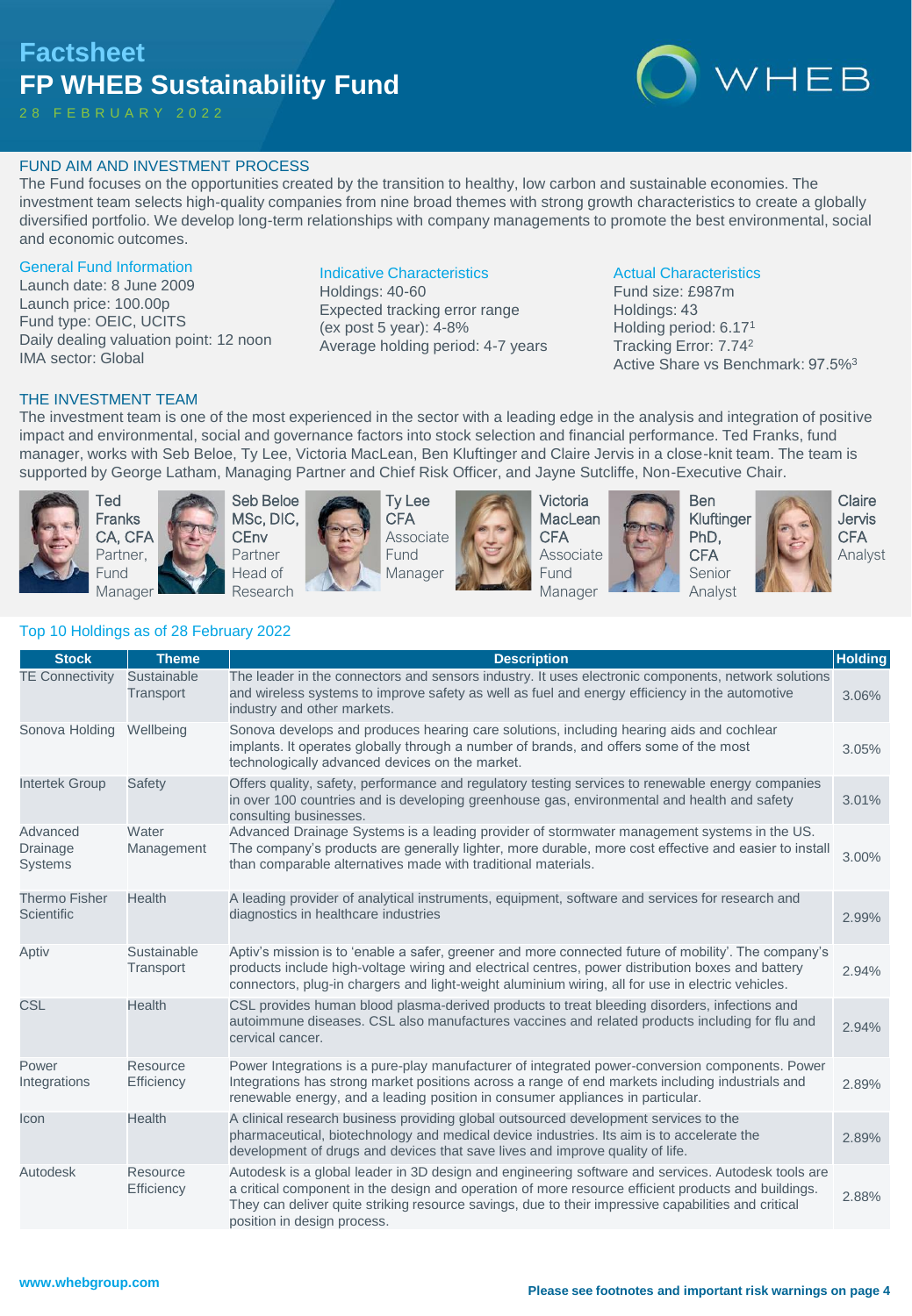

| Biggest Movers over the month in local currency – Top 3 and Bottom 3 Performers |                                    |                                                                                                                            |  |  |  |  |
|---------------------------------------------------------------------------------|------------------------------------|----------------------------------------------------------------------------------------------------------------------------|--|--|--|--|
| <b>Stock Name</b>                                                               | Performance in Month What Happened |                                                                                                                            |  |  |  |  |
| SolarEdge Technologies                                                          | $+34.09%$                          | Renewable energy stocks benefitting strongly from escalating energy costs                                                  |  |  |  |  |
| Vestas Wind                                                                     | $+22.92%$                          | Renewable energy stocks benefitting strongly from escalating energy costs                                                  |  |  |  |  |
| Power Integrations                                                              | $+11.73%$                          | Delivering above consensus results and showing initial traction with<br>automotive OEMs (original equipment manufacturers) |  |  |  |  |
|                                                                                 |                                    |                                                                                                                            |  |  |  |  |
| <b>HelloFresh</b>                                                               | $-16.50\%$                         | Continued profit taking due to concerns about margin outlook and post-<br>Covid growth profile                             |  |  |  |  |
| Xylem                                                                           | $-15.02\%$                         | Disappointing 2022 guidance due to major headwinds from components<br>shortage impacting revenues                          |  |  |  |  |
| Infineon Technologies                                                           | $-14.64%$                          | Continued profit taking despite strong results as market rotating away from<br>quality growth companies                    |  |  |  |  |

#### Significant Portfolio Changes

| <b>Stock</b><br><b>Name</b> | <b>Purchase</b><br>or sale | <b>Theme</b>                     | Brief description of purchase or sale rationale                                                                                                                                              |
|-----------------------------|----------------------------|----------------------------------|----------------------------------------------------------------------------------------------------------------------------------------------------------------------------------------------|
| Hamamatsu Purchase          |                            | <b>Health</b>                    | Attractive exposure to battery management, LiDAR (light detection and ranging)<br>and environmental testing.                                                                                 |
| Spirax-<br>Sarco            | Purchase                   | <b>Resource Efficiency</b>       | Leading steam-solution provider with a high quality business model and "magic<br>margin" expansion. Market rotation created an attractive entry opportunity.                                 |
| Trane                       | Purchase                   | <b>Resource Efficiency</b>       | Clear leader on sustainability within the HVAC space with a data-driven<br>approach to efficiency savings for customers.                                                                     |
| Trimble                     | Purchase                   | <b>Resource Efficiency</b>       | Position technology tools/service provider offering sustainability-focused<br>solutions across a wide range of industries.                                                                   |
| <b>Hikma</b>                | Sale                       | <b>Health</b>                    | Generics face continuous pricing pressure and product launches have<br>disappointed.                                                                                                         |
| Horiba                      | Sale                       | Environmental<br><b>Services</b> | Core car emission testing under structural pressure and nascent battery testing<br>becoming increasingly competitive. Also, less impactful semiconductor segment<br>has grown in proportion. |
| Lennox                      | Sale                       | <b>Resource Efficiency</b>       | Preference for Trane as sustainability-driven growth potential higher in the<br>commercial and industrial markets than residential.                                                          |
| Orpea                       | Sale                       | Well-being                       | Recent allegations raise serious questions in short term and potentially more<br>structurally about the nursing home sector.                                                                 |
| Wabtec                      | Sale                       |                                  | Sustainable Transport Decreasing conviction in growth from investment in rail infrastructure.                                                                                                |

#### PORTFOLIO ANALYSIS AS AT 28 February 2022<sup>4</sup> Theme Allocation

| <b>Resource Efficiency</b>    | 26.25% |
|-------------------------------|--------|
| <b>Cleaner Energy</b>         | 5.89%  |
| <b>Environmental Services</b> | 9.35%  |
| Sustainable Transport         | 10.74% |
| <b>Water Management</b>       | 6.99%  |
| Health                        | 22.89% |
| Safety                        | 5.26%  |
| Wellbeing                     | 9.96%  |
| Education                     | 1.63%  |
| Cash                          | 1.04%  |



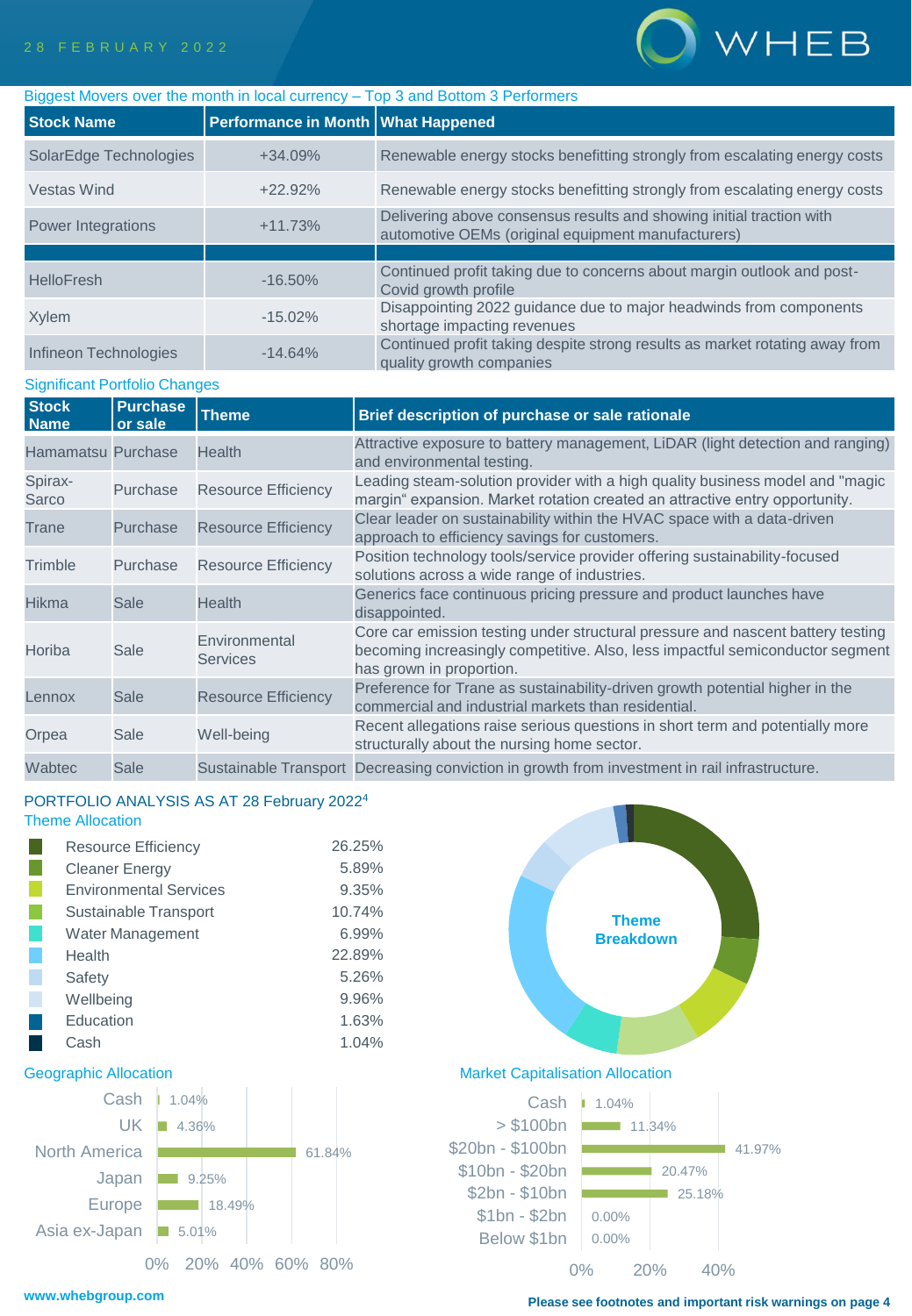

#### Alignment with UN SDGs



#### Comparative Performance (Figures are historic and past performance does not predict future returns).

| <b>Cumulative Performance</b>                             | 5 years | 3 years | 12 months | Year to date | 3 months  | 1 month  |
|-----------------------------------------------------------|---------|---------|-----------|--------------|-----------|----------|
| FP WHEB Sustainability C Acc<br>Primary Share Class (GBP) | 48.58%  | 32.45%  | 2.37%     | $-14.19%$    | $-13.48%$ | 0.10%    |
| MSCI World Total Return (GBP) <sup>5</sup>                | 63.83%  | 48.58%  | 15.40%    | $-6.81%$     | $-5.09%$  | $-2.54%$ |
| IA Global Sector Average Total<br>Return <sup>6</sup>     | 55.13%  | 40.64%  | 6.82%     | $-8.96%$     | $-7.71%$  | $-1.94%$ |

| <b>Discrete Performance</b>                                      | $Feb 2021 -$<br><b>Feb 2022</b> | $Feb 2020 -$<br><b>Feb 2021</b> | $Feb 2019 -$<br><b>Feb 2020</b> | $Feb 2018 -$<br><b>Feb 2019</b> | Feb 2017 -<br><b>Feb 2018</b> |
|------------------------------------------------------------------|---------------------------------|---------------------------------|---------------------------------|---------------------------------|-------------------------------|
| FP WHEB Sustainability C Acc<br><b>Primary Share Class (GBP)</b> | 2.37%                           | 24.84%                          | 3.64%                           | 0.85%                           | 11.24%                        |
| <b>MSCI World Total Return (GBP)</b>                             | 15.40%                          | 18.17%                          | 8.96%                           | 4.03%                           | 5.99%                         |
| <b>IA Global Sector Average Total</b><br>Return                  | 6.82%                           | 23.10%                          | 6.96%                           | 1.69%                           | 8.47%                         |

#### SHARE CLASSES AND FUND INFORMATION<sup>7</sup>

| <b>Shareclass</b>           | <b>Currency</b> | <b>Price</b> |       | <b>Ongoing</b><br><b>Charges</b><br>and Fees | <b>ISIN</b>  | <b>SEDOL</b>                     |
|-----------------------------|-----------------|--------------|-------|----------------------------------------------|--------------|----------------------------------|
| C Accumulation              | <b>GBP</b>      | 277.50       | Pence | 1.03%                                        | GB00B8HPRW47 | B8HPRW4                          |
| C Accumulation              | <b>CHF</b>      | 126.54       | Cents | 1.03%                                        | GB00BF7M1G66 | BF7M1G6                          |
| C Accumulation              | <b>EUR</b>      | 143.41       | Cents | 1.03%                                        | GB00BF7M1771 | <b>BF7M177</b>                   |
| C. Accumulation             | <b>USD</b>      | 139.59       | Cents | 1.03%                                        | GB00BFXBL788 | BFXBL78                          |
| C Income*                   | <b>GBP</b>      | 200.29       | Pence | 1.03%                                        | GB00BHBFFN03 | BHBFFN0                          |
| D Accumulation <sup>8</sup> | <b>GBP</b>      | 277.65       | Pence | 0.93%                                        | GB00BMC2QC11 | BMC <sub>2</sub> QC <sub>1</sub> |
| D Income*                   | <b>GBP</b>      | 200.42       | Pence | 0.93%                                        | GB00BMC2QD28 | BMC <sub>2</sub> Q <sub>D2</sub> |
| R Accumulation              | <b>GBP</b>      | 267.55       | Pence | 1.13%                                        | GB00BMC2QF42 | BMC <sub>2</sub> QF4             |
| A Accumulation              | <b>GBP</b>      | 266.75       | Pence | 1.68%                                        | GB00B4LDCG53 | B4LDCG5                          |
| A Accumulation              | <b>USD</b>      | 136.57       | Cents | 1.68%                                        | GB00BFXBL341 | BFXBL34                          |
| B Accumulation <sup>9</sup> | <b>GBP</b>      | 207.00       | Pence | 0.55%                                        | GB00B6Y2LD34 | B6Y2LD3                          |

\*Income Frequency: Annual Dividend Record Date: 31 December Last Dividend: C Inc: 1.5955p D Inc: n/a (launch date 13 August 2021)

Key Dates\* Annual report 31 December Interim report 30 June \*Changed from 28th February and 31st August

Authorised Corporate Director (ACD): FundRock Partners Limited Fund Administrator: SS&C Financial Services Europe Limited